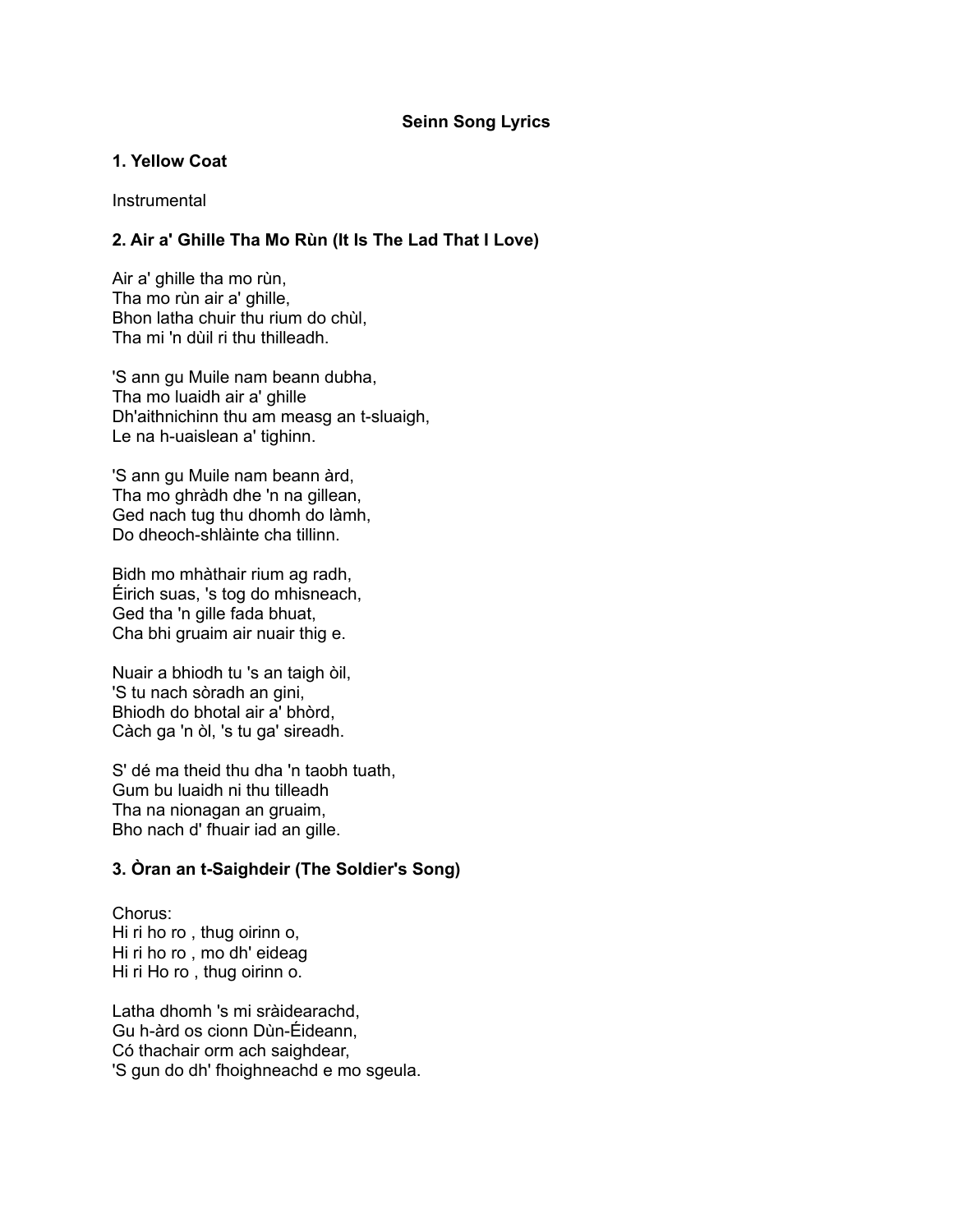Có thachair orm ach saighdear, 'S gun do dh' fhoighneachd e mo sgeula. Gun Thuirt e rium*enlisteadh*, Gur e ciùird a b' fhearr fo 'n ghréin e.

Thuirt e rium*enlisteadh*, Gur e cuairt a b' fhearr fo'n ghréin e. Gheall e or is airgiod, Is cota dearg mar eideadh.

Gun tug e dha'n taigh òsda mi, Nuair thug mi seòrsa géill dha. 'S gun tug e dhomh ri ghiùlain, An té ghlas nach sguir i- fhéin dhomh.

'S gun tug e dhomh ri ghiùlain, An té ghlas nach sguir i- fhéin dhomh. Chuir e mise dhachaidh i Gu caisteal mór Dhùn Éideann

Chuir e mise dhachaidh i Gu caisteal mór Dhùn Éideann, Mo mheallach air a' Choirneill 'S a 'phòg a gheobh e-fhéin dhomh

Na nighneagan air pòsadh, Nach fhaigh mi corr is té dhiubh Mo shoraidh null gu Muile, Far a bheil mo roghainn 'is m' eudail.

Mo shoraidh null gu Muile, Far a bheil mo roghainn 'is m' eudail. Far am biodh na h-ighneagan , 'S na gillean air na féilltean.

#### **4. Keeping Up With Calum**

**Instrumental** 

#### **5. Rinn Mi Corr is Naoi Mìle (I Travelled More Than Nine Miles)**

Rinn mi còrr is naoi mìle Anns an tìr 's gun mi eòlach, A' dol a shealltainn na gruagaich A bh'air a' bhuailidh na h-ònar. A' dol a shealltainn na gruagaich A bh'air a' bhuailidh na h-ònar; Nuair a ràinig mi 'm baile Cha robh iad mar bu chòir dhaibh.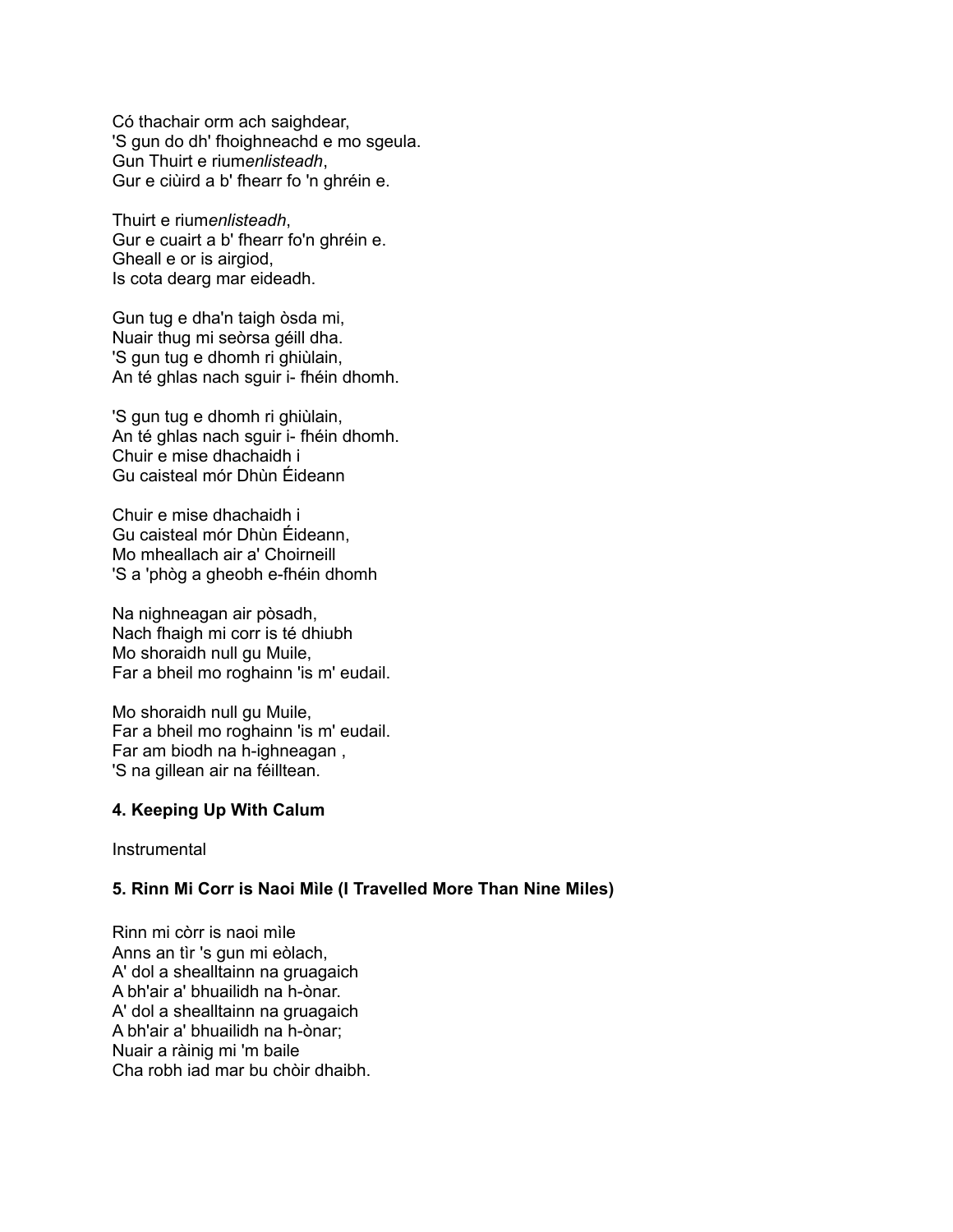Nuair a ràinig ...etc; Cha robh ait air luchd-ciùil ann, 'S cha robh saod air luchd-òil ann. Cha robh ait...etc; Gu robh mnathan a' fuaigheal, Agus gruagaichean brònach. Gu robh mnathan... etc Iad a' cumadh na lèine Dhan euchdaig bu bhòidhche. Iad a' cumadh ...etc 'S ann a fhuair mi chraobh fhìnealt 'S i na sìneadh 's an t-seòmar. 'S ann a fhuair ...etc, 'S i na sìneadh fon uinneig Far nach cluinn do chòmhradh. 'S i na sìneadh etc. 'S i na sìneadh air dèile Ann an lèine fuar reòite. 'S i na sìneadh … etc 'S daor a cheannaich mi 'n trusgan A th'air thursadh mu d' dhornan 'S daor a cheannaich … etc, Gu bheil mi cho duilich Gun do ghiùlain mi 'n còta. Gu bheil mi ...etc. Gu bheil snigh' air mo ghruaidhean A' sìor bhualadh mo bhrògan. Gu bheil snigh' etc. Gun toir e tacan 's an ròd mi.

#### **6. Angus Blaise**

Instrumental

# **7. Hoireann o rathill iu o**

A Mhic Leòid ma dh' fhàg thu 'n dùthaich Guma cliùiteach thig do sgeula

Guma cliùiteach thig do litir Agus miosail agam fhéin i

' ille dhuinn a chuailean dualaich 'S mòr a luaidh a fhuair mi fhéin ort

Chi mi' m bàta mach 'an caolas Tha mo ghaol innte gun éirigh

Chi mi' m bàta mach a' ruadh 'S i na siubhal fo làn eudach.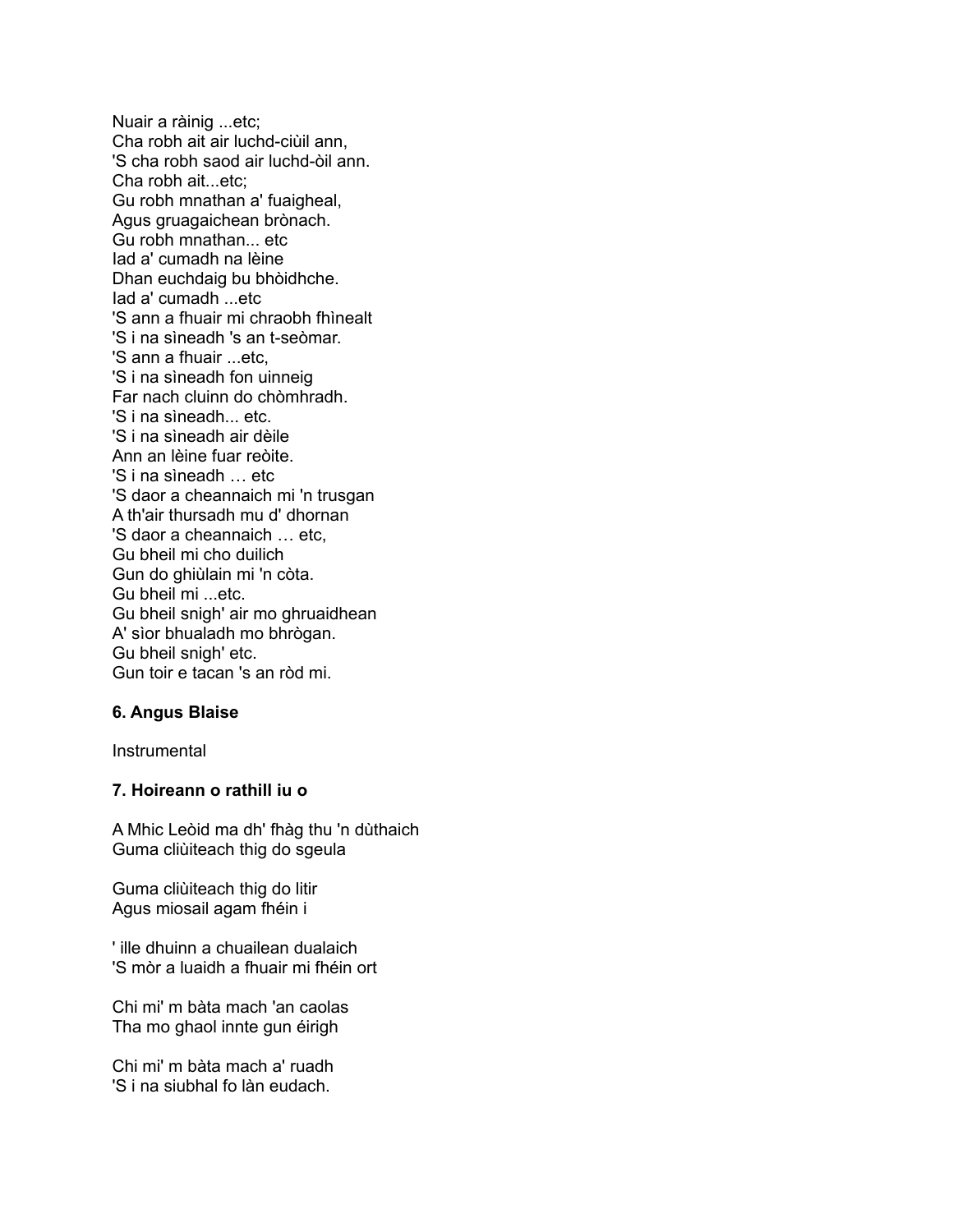' S ard a chluinnte fuaim a crannaibh , 'S i fo dheannaibh tro chuain Éirinn,

S ard a chluinnte fuaim a h-aodach, Nuair a sgaoil Ie oir' gu léír I.

Cuir an stiùir 'an làimh mo leannan Ge b' e cala dheanadh fhéin e

Cuir an stiùir 'an làimh a' Leódaich, 'S e nach sòradh stop Jamaica

'S e nach sòradh stop dhe' n bhranndaidh Anns a' gheamhradh , àm na feuma.

Muladach mi 'siubhal coille, Air latha soilleir 'us gun ghréin ann. Transcription Dr, J Shaw

### **8. Seudan a' Chuain (Jewels Of The Ocean)**

**Instrumental** 

# **9. Oran a' Mhearlaich (The Thief's Song)**

' S e an cù a bu choireach, ' S e a chinnich as geama, Chuir 'ad mise dha'n t-seileir, Dh' fhàg siod deursach mi.

chourus: Hoirinn ò 's na hò hiù a ( x 3) Hoirinn ò 's na hi ri.

'S tha Mac Chaluim Mac Dhòmhnaill As an fhasan as spaideil, Thoir 'ad tì dhut, 's tombaca, 'S mi gun srad a's a' phìob.

Tha mo shùilean gu galach, 'S Tha mo leine gu salach, 'S mi 'san uaimhidh a falach, 'S nach tig daoine nam ghaoith.

'S truagh nach mise bha 'm charadh, Ann an cist' anns an talmhainn, Ann an achlais mo mhàthair, Mu'n do nàraich mi sibh.

'S tha m' athair gu deurach 'S mo bhràithrean le chéile,